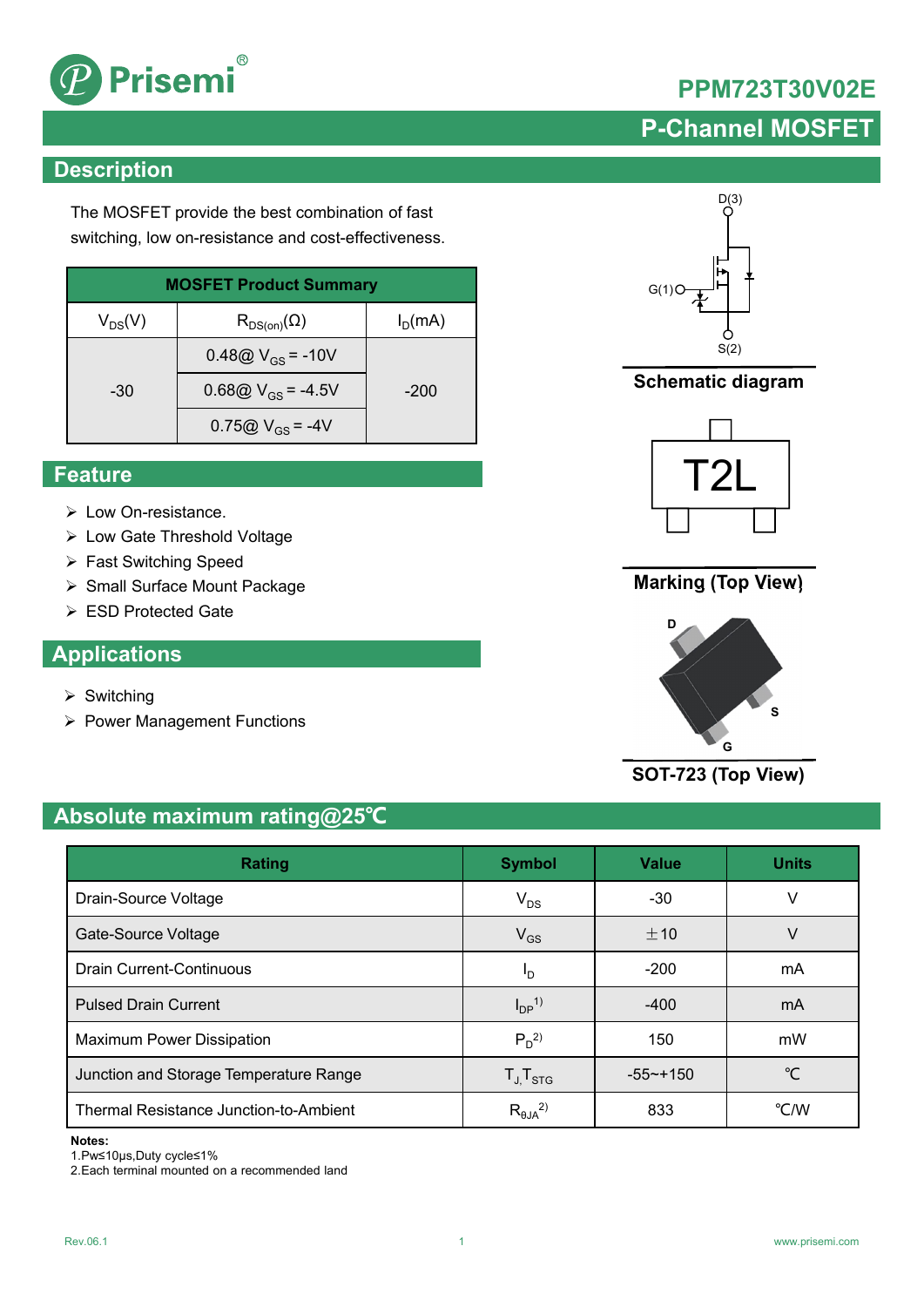# P-Channel MOSFET PPM723T30V02E

## **Electrical characteristics per line@25℃ (unless otherwise specified)**

| <b>Parameter</b>                          | <b>Symbol</b>                                    | <b>Conditions</b>                                           | Min.                     | Typ.                     | Max.                         | <b>Units</b> |  |
|-------------------------------------------|--------------------------------------------------|-------------------------------------------------------------|--------------------------|--------------------------|------------------------------|--------------|--|
| <b>Off Characteristics</b>                |                                                  |                                                             |                          |                          |                              |              |  |
| Drain-Source Breakdown Voltage            | BV <sub>DSS</sub>                                | $V_{GS}$ = 0V, $I_D$ = -1.0mA                               |                          |                          | $\overline{\phantom{a}}$     | $\vee$       |  |
| Zero Gate Voltage Drain Current           | $V_{DS}$ = -30V, $V_{GS}$ = 0V<br>$I_{DSS}$      |                                                             | $\blacksquare$           | $\overline{\phantom{a}}$ | $-1$                         | μA           |  |
| Gate-Body Leakage Current                 | $V_{GS}$ = $\pm$ 10V, $V_{DS}$ = 0V<br>$I_{GSS}$ |                                                             | -                        |                          | ±10                          | μA           |  |
| <b>On Characteristics</b>                 |                                                  |                                                             |                          |                          |                              |              |  |
| <b>Gate Threshold Voltage</b>             | $V_{GS(th)}$                                     | $V_{DS} = V_{GS}I_D = -250 \mu A$                           | $-0.5$                   | $\overline{\phantom{a}}$ | $-1.5$                       | $\vee$       |  |
|                                           |                                                  | $V_{GS}$ = -10V, $I_D$ = -200mA                             | $\blacksquare$           | 0.48                     |                              |              |  |
| Drain-Source On-State Resistance          | $R_{DS(ON)}$                                     | $V_{GS}$ = -4.5V, $I_D$ = -150mA                            | $\blacksquare$           | 0.68                     | ä,                           | Ω            |  |
|                                           |                                                  | $V_{GS}$ = -4V, $I_D$ = -150mA                              | $\blacksquare$           | 0.75                     | ä,                           |              |  |
| <b>Forward Transfer Admittance</b>        | Yfs                                              | $V_{DS}$ = -10V, $I_D$ = -150mA                             | 0.2                      |                          |                              | s            |  |
| <b>Dynamic Characteristics</b>            |                                                  |                                                             |                          |                          |                              |              |  |
| Input Capacitance                         | $\mathbf{C}_{\mathsf{lss}}$                      |                                                             | $\overline{\phantom{a}}$ | 66                       | $\qquad \qquad \blacksquare$ | pF           |  |
| <b>Output Capacitance</b>                 | $\mathbf{C}_{\mathrm{oss}}$                      | $V_{DS}$ = -10V, $V_{GS}$ = 0V,<br>$f = 1.0$ MHz            |                          | 17                       | $\overline{\phantom{0}}$     | pF           |  |
| Reverse Transfer Capacitance              | $\mathbf{C}_{\text{rss}}$                        |                                                             | -                        | 10                       | $\overline{\phantom{a}}$     | pF           |  |
| <b>Switching Characteristics</b>          |                                                  |                                                             |                          |                          |                              |              |  |
| Turn-on Delay Time                        | $t_{d(on)}$                                      |                                                             |                          | 3.9                      | $\blacksquare$               | ns           |  |
| Turn-on Rise Time                         | $t_r$                                            | $V_{DD}$ = -15V, $I_D$ = 0.15A,                             |                          | 1.9                      |                              | ns           |  |
| <b>Turn-Off Delay Time</b>                | $t_{d(\text{off})}$                              | $V_{GS}$ = -10V, R <sub>L</sub> = 100Ω,<br>$R_G = 10\Omega$ |                          | 12                       |                              | ns           |  |
| Turn-Off Fall Time                        | $\mathbf{t}_\mathrm{r}$                          |                                                             |                          | 3.2                      |                              | ns           |  |
| <b>Total Gate Charge</b>                  | $Q_g$                                            |                                                             |                          | 1.4                      |                              | nC           |  |
| Gate-Source Charge                        | $\mathsf{Q}_{\mathsf{gs}}$                       | $V_{DS}$ = -15V, $I_D$ = -0.25A,<br>$V_{GS}$ = 10V          |                          | 0.1                      | $\overline{\phantom{a}}$     | nC           |  |
| Gate-Drain Charge                         | $Q_{\text{gd}}$                                  |                                                             | $\blacksquare$           | 0.2                      | $\qquad \qquad \blacksquare$ | nC           |  |
| <b>Drain-Source Diode Characteristics</b> |                                                  |                                                             |                          |                          |                              |              |  |
| Diode Forward Voltage                     | $V_{SD}$                                         | $V_{GS}$ = 0V, $I_S$ = -0.2A                                | $\blacksquare$           | $\blacksquare$           | $-1.2$                       | V            |  |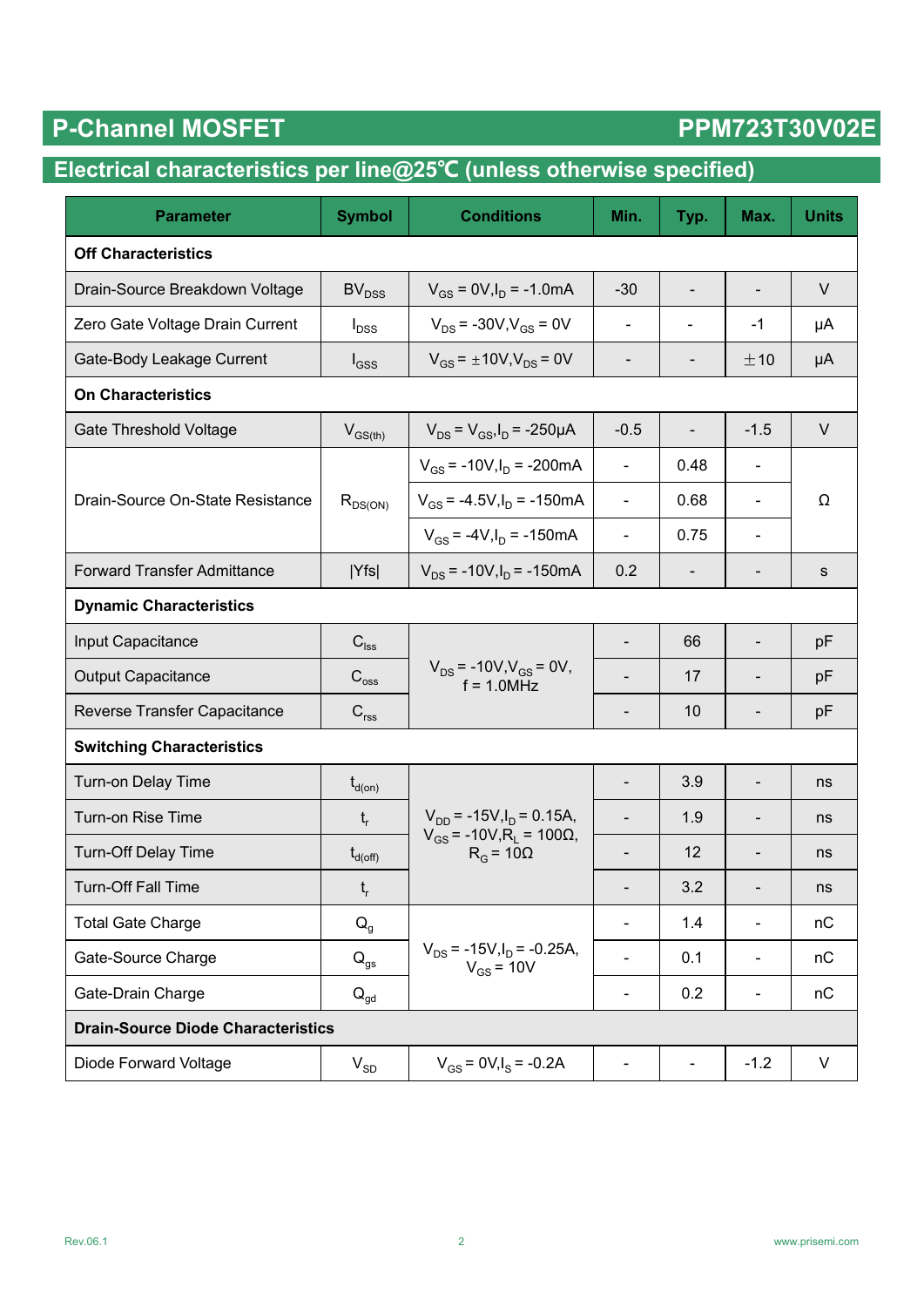### **Typical Characteristics**

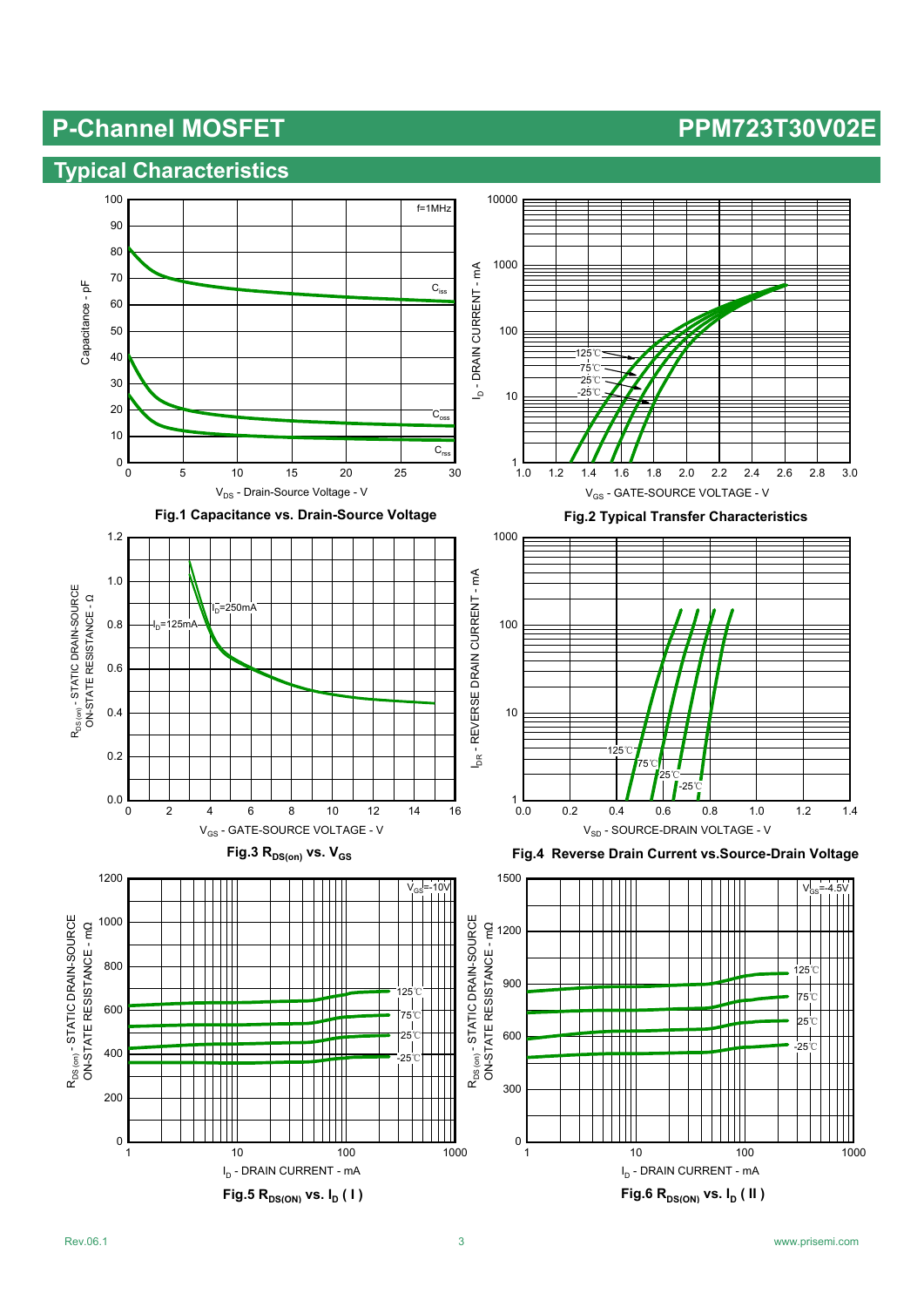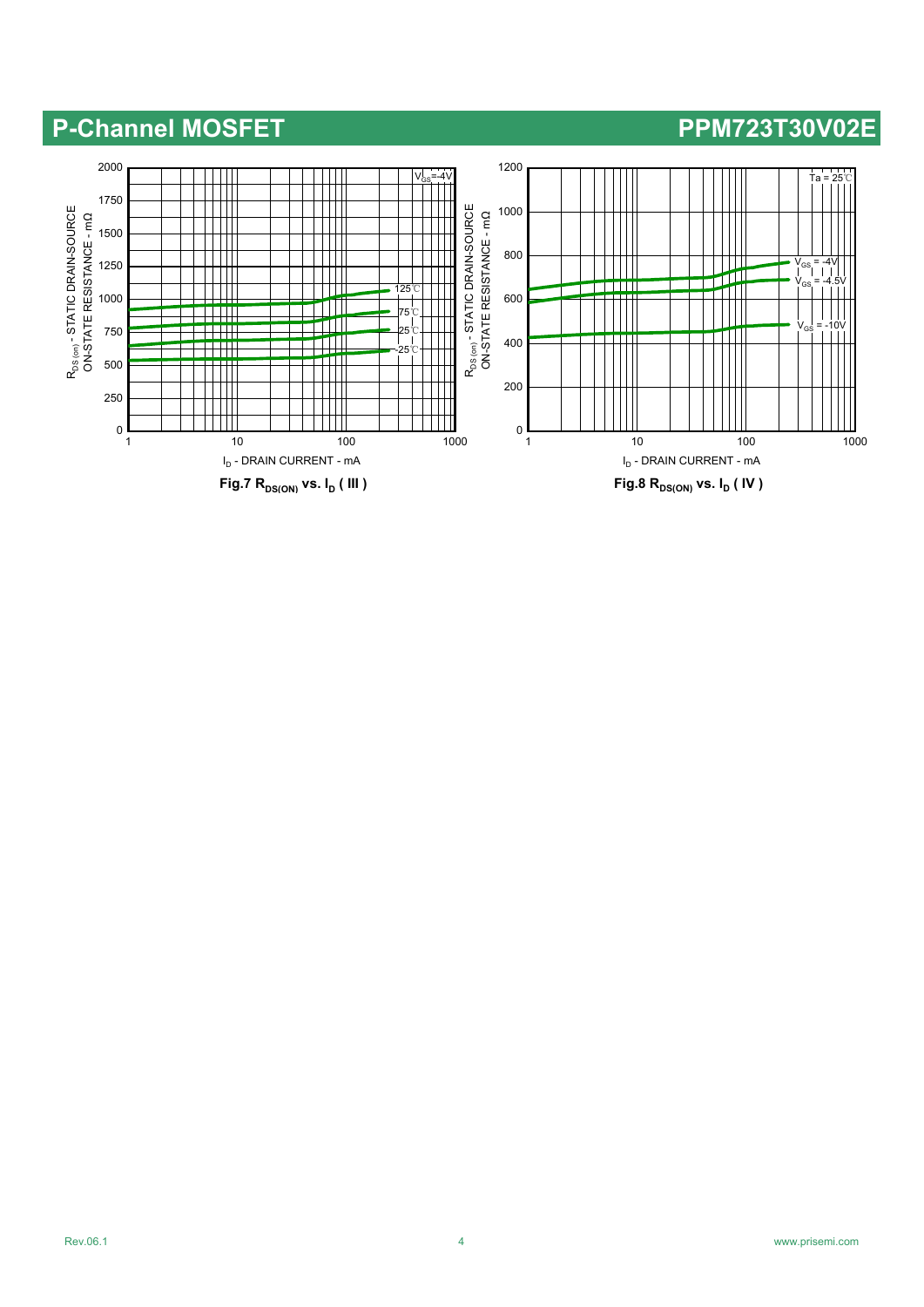## **Product dimension (SOT-723)**



Side View





Side View

| <b>Dim</b>     | <b>Millimeters</b> |            | <b>Inches</b> |            |  |
|----------------|--------------------|------------|---------------|------------|--|
|                | <b>Min</b>         | <b>Max</b> | <b>Min</b>    | <b>Max</b> |  |
| Α              | 0.42               | 0.45       | 0.017         | 0.018      |  |
| $\mathsf b$    | 0.20               | 0.37       | 0.008         | 0.015      |  |
| b <sub>1</sub> | 0.15               | 0.27       | 0.006         | 0.011      |  |
| с              | 0.06               | 0.15       | 0.002         | 0.006      |  |
| D              | 1.10               | 1.30       | 0.043         | 0.051      |  |
| E              | 1.15               | 1.25       | 0.045         | 0.049      |  |
| E1             | 0.75               | 0.85       | 0.030         | 0.033      |  |
| E2             | 0.20               | 0.30       | 0.008         | 0.012      |  |
| e              | 0.40 Ref.          |            | 0.016 Ref.    |            |  |
| $\theta$       | $9^\circ$          |            | $9^\circ$     |            |  |



Unit:mm

Suggested PCB Layout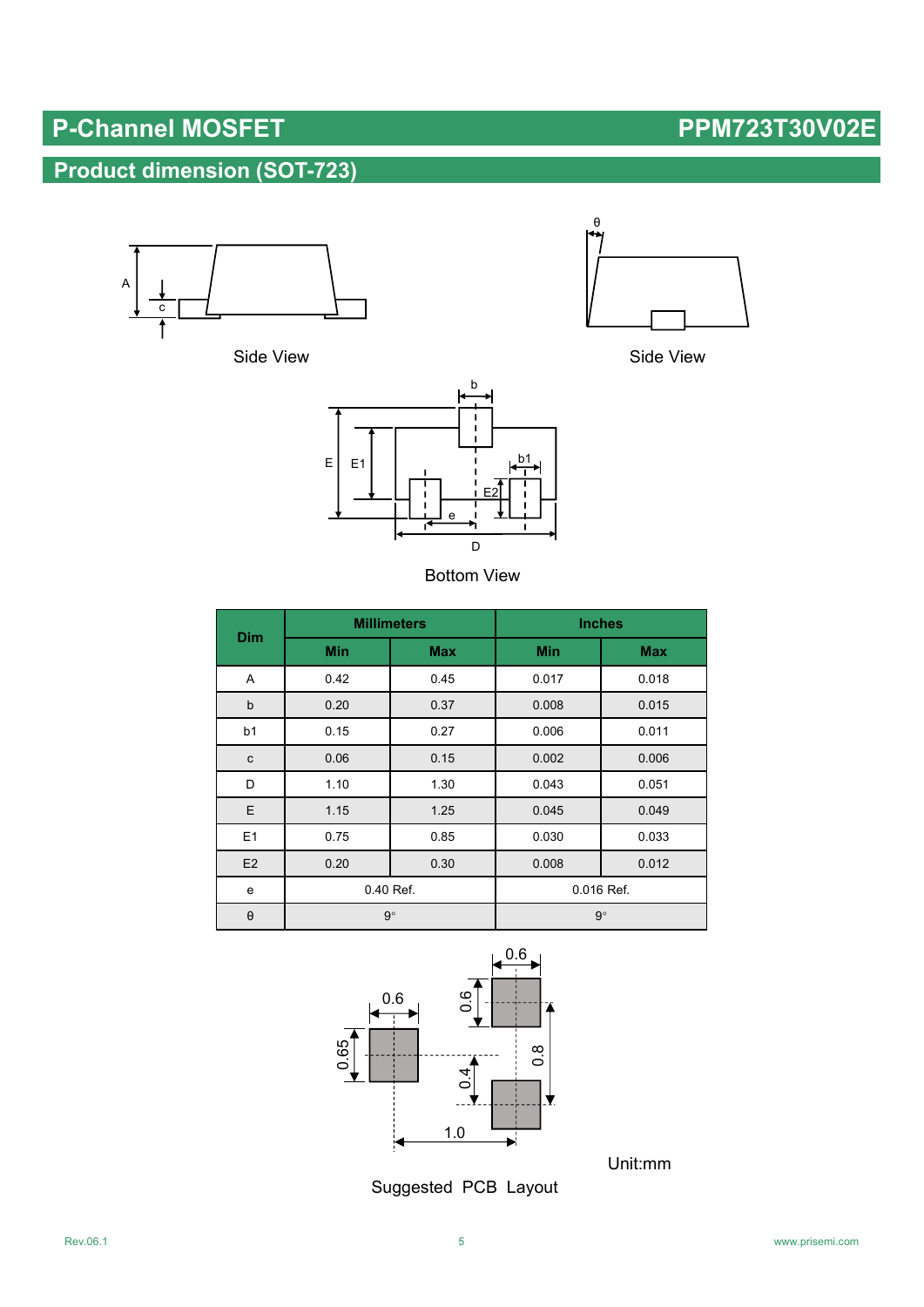## **Load with information**



### Unit:mm

## **Ordering information**

| Device        | Packagel          | Reel | <b>Shipping</b>     |
|---------------|-------------------|------|---------------------|
| PPM723T30V02E | SOT-723 (Pb-Free) | フリ   | 10000 / Tape & Reel |